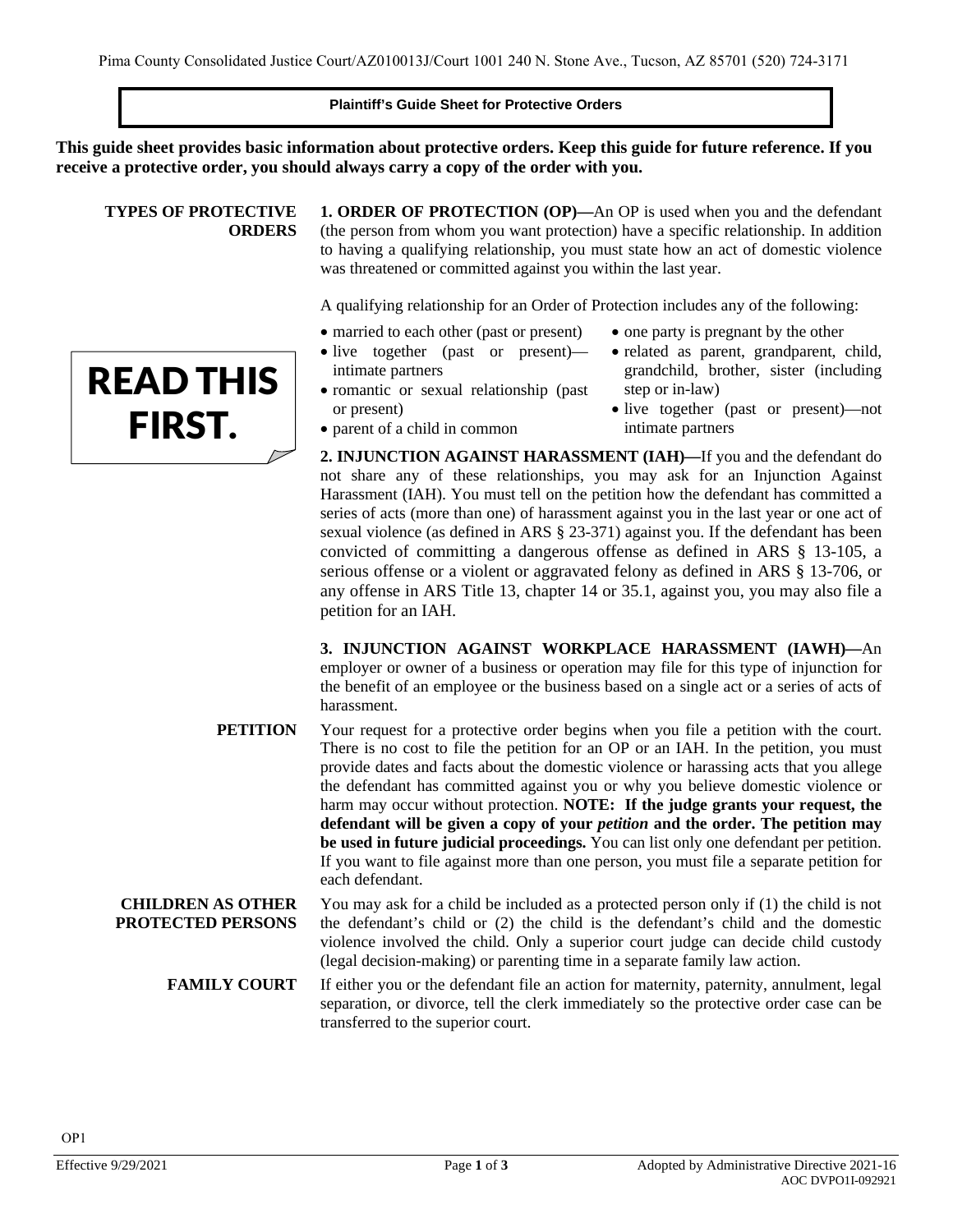#### **FILING A PETITION ON BEHALF OF A MINOR OR ANOTHER PERSON**

If you are:

 $\blacktriangleright$  a parent, guardian, or custodian of a minor who is asking for protection from someone else, choose the relationship between the *minor* and the *defendant* on the petition.

applying on behalf of a person who is either temporarily or permanently unable to request an order, choose the relationship between the *person* and the *defendant* on the petition.

**SERVICE AND EFFECT Order of Protection:** The court will send the OP to the appropriate law enforcement agency for service. There is no cost for service of an OP. If law enforcement is unable to serve the OP within 15 days, law enforcement will contact you. Law enforcement has a continuing duty to attempt service, so if you have additional information about the defendant's location, please contact the law enforcement agency. The OP will be valid and enforceable for one year from the date of service. A served OP is enforceable by law enforcement in any state or tribal nation in the United States.

> **Injunction Against Harassment** or an **Injunction Against Workplace Harassment:** You have one year from the date of issuance to ask for an IAH or IAWH to be served on the defendant. The order will be valid and enforceable for one year from the date of service. The court will instruct you on how service can be made. Law enforcement will serve an IAH involving a dating relationship or based on an act of sexual violence at no cost. There is a fee to serve an IAWH or an IAH not involving a dating relationship or sexual violence. The cost to serve injunctions depends on mileage and number of attempts. If you cannot afford pay for service, you can ask the judge to defer or waive the fee.

- **CONTESTED HEARING** If the defendant disagrees with the protective order, the defendant has the right to ask for a hearing. The court will conduct the hearing within 5 to 10 business days after the defendant makes a written request. At this hearing, you may present evidence (exhibits) and have witnesses testify on your behalf. The judge will take testimony from you, the defendant, and any witnesses to decide whether there is a legal reason to keep the order in place. If you do not appear for the hearing, the court may dismiss your order; therefore, you must notify the court of any change in your contact information to ensure you get notice of any hearing dates and times.
- **NO-CONTACT ORDERS** The defendant can be arrested for violating this protective order, even if you initiate contact. **If the defendant does not want you to contact him or her, the defendant has the right to request a protective order against** *you***.** Orders are not automatically granted upon request—legal requirements must be met.
	- **RESIDENCE AND PROPERTY** You may ask the judge to give you exclusive use of a residence you share with the defendant. **IMPORTANT**: If the judge gives you exclusive use but you move out of the residence while the court order is still in effect, you must notify the court within five days of moving out. The court will provide a notice form at your request. If the defendant needs to get personal belongings from the residence, the judge may order a civil standby. Standby allows the defendant to return once with a law enforcement officer to get necessary personal belongings. If the judge grants a civil standby, the defendant must arrange a time and date with a law enforcement agency. Neither law enforcement nor a protective order can resolve conflicts over property, title, furniture, finances, real estate, or other ownership issues.
		- **FIREARMS** You may ask the judge to order the defendant not to possess, receive, or purchase firearms or ammunition while the protective order is in effect.
			- **ANIMALS** If you are asking for an Order of Protection, you may also ask the court to grant you the custody, care, and control of any animal owned by you, the defendant, or a minor child living in your household if you believe the defendant is a danger to the animal.
		- **COUNSELING** Counseling for the defendant can be ordered only at a hearing of which the defendant has notice and an opportunity to participate.

OP1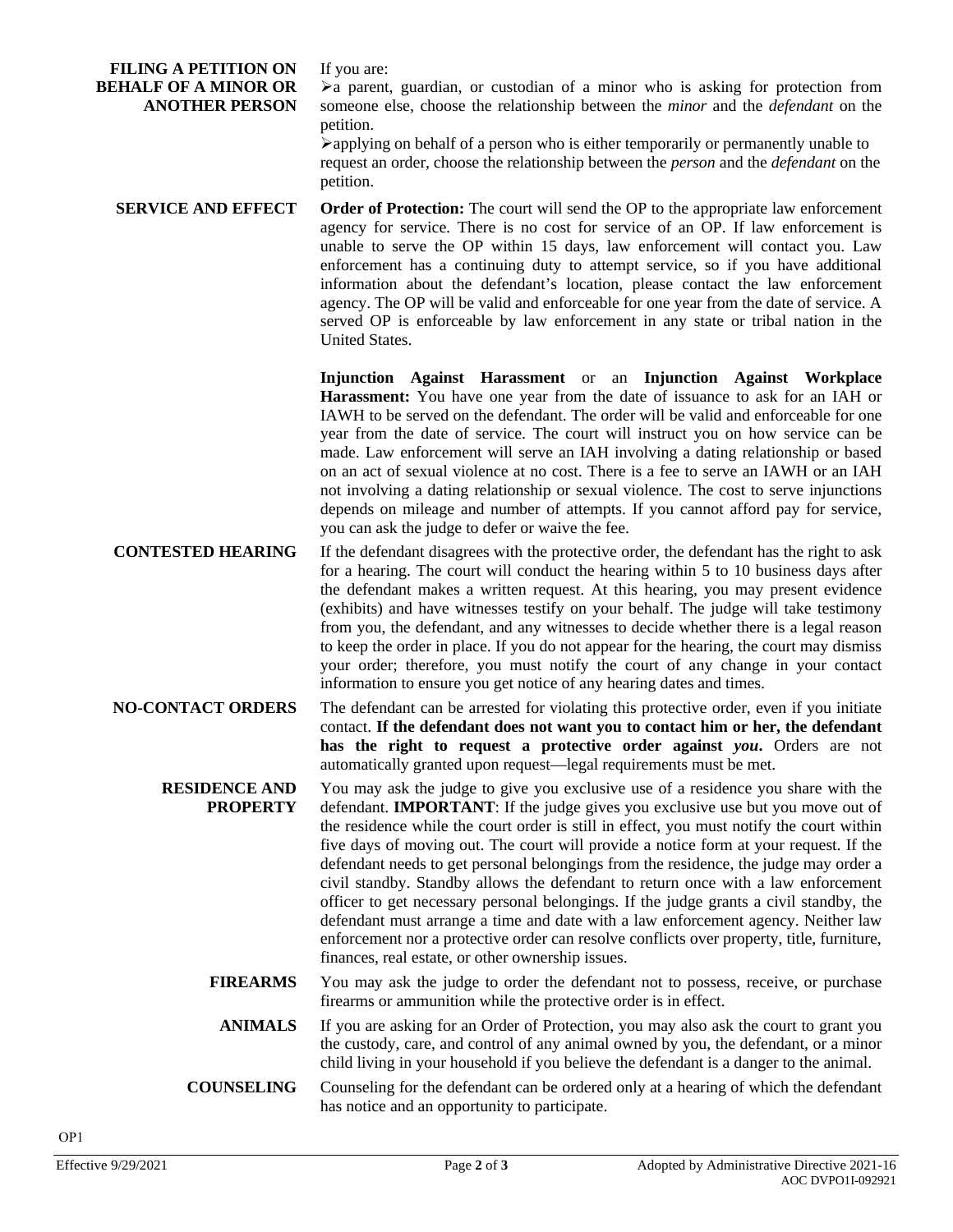| <b>CHANGING OR DISMISSING</b><br><b>THE ORDER</b> | Nothing you do on your own can dismiss or change this protective order. If you<br>want to change or dismiss this order, you must make a written request to the court.                                                 |  |  |  |
|---------------------------------------------------|-----------------------------------------------------------------------------------------------------------------------------------------------------------------------------------------------------------------------|--|--|--|
| <b>PUBLIC ACCESS</b>                              | To comply with federal law, no identifying information about you from this<br>protective order case will be published on the Judicial Branch website<br>(www.azcourts.gov).                                           |  |  |  |
| <b>RESOURCES, SAFETY</b><br><b>PLANS</b>          | See Domestic Violence Info (http://www.azcourts.gov/domestic violence law) and the<br>booklet Things You Should Know About Protective Orders for information about<br>protective orders, resources, and safety plans. |  |  |  |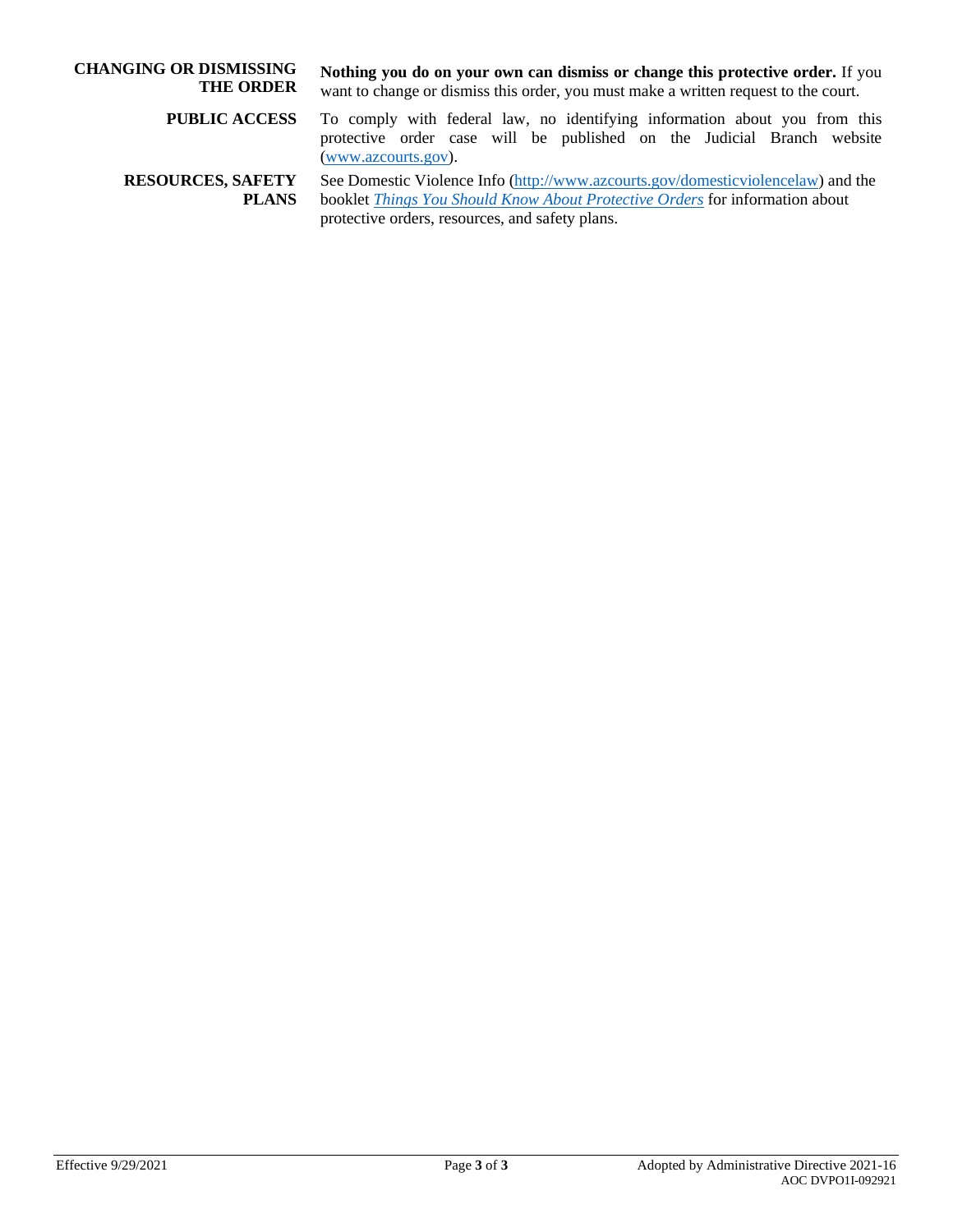### **THIS FORM IS CONFIDENTIAL AND IS NOT A PUBLIC RECORD.**

Pima County Consolidated Justice Court / AZ010013J / Court 1001 240 N. Stone Ave. Tucson, AZ 85701 (520) 724-3171

**Case No. \_\_\_\_\_\_\_\_\_\_\_\_\_\_\_\_\_\_\_\_\_\_\_\_**

# **Plaintiff's Information Sheet**

**Please PRINT all information on this form and on the petition** *after* **you have read the Plaintiff's Guide Sheet for Protective Orders.**

| <b>Your name</b><br><b>Business name</b>                                                                                                                                                                                                                                                                  |                                                           |      | Your birth date                                                                                                                                                                                                                  |        |        |
|-----------------------------------------------------------------------------------------------------------------------------------------------------------------------------------------------------------------------------------------------------------------------------------------------------------|-----------------------------------------------------------|------|----------------------------------------------------------------------------------------------------------------------------------------------------------------------------------------------------------------------------------|--------|--------|
| (if workplace injunction)                                                                                                                                                                                                                                                                                 | <b>Main phone</b>                                         |      |                                                                                                                                                                                                                                  |        |        |
| <b>Address</b>                                                                                                                                                                                                                                                                                            |                                                           |      | number<br>*Cell                                                                                                                                                                                                                  |        |        |
| City, State, ZIP                                                                                                                                                                                                                                                                                          | <u> 1989 - Johann Barnett, fransk politiker (d. 1989)</u> |      | *May the court text you at this or another number?<br>$\Box$ Yes $\Box$ No<br>Alternate number                                                                                                                                   |        |        |
| <b>Mailing address</b><br>(if different)                                                                                                                                                                                                                                                                  | <b>Email</b>                                              |      |                                                                                                                                                                                                                                  |        |        |
| <b>CONFIDENTIAL ADDRESS.</b> Your address and contact information are confidential. Indicate any other addresses that<br>should be kept confidential. Do not include confidential addresses on the petition as a copy of it will be served on the<br>$\Box$ Keep work address confidential.<br>defendant. |                                                           |      | $\Box$ Keep school address confidential.                                                                                                                                                                                         |        |        |
| <b>RELATIONSHIP*</b>                                                                                                                                                                                                                                                                                      |                                                           |      | Choose the option that best describes your relationship to the defendant.<br>*If you are applying on behalf of another person, choose the relationship<br>between the other person and the defendant.                            |        |        |
| $\Box$ Married (past or present)<br>$\Box$ Live/lived together as intimate partners<br>Romantic or sexual relationship (past or present)<br>Parent of a child in common<br>$\Box$ One party is pregnant by the other                                                                                      |                                                           |      | $\Box$ Related as parent, grandparent, child, grandchild,<br>brother, sister (including step or in-law)<br>$\Box$ Live/lived together but not as intimate partners<br>$\Box$ Dating (but not romantic or sexual)<br>$\Box$ Other |        |        |
| Defendant's name<br><u> 1980 - Jan Stein, amerikan besteman besteman besteman besteman besteman besteman besteman besteman besteman b</u>                                                                                                                                                                 |                                                           |      |                                                                                                                                                                                                                                  |        |        |
| <b>Address</b>                                                                                                                                                                                                                                                                                            |                                                           |      |                                                                                                                                                                                                                                  |        |        |
| City, State, ZIP                                                                                                                                                                                                                                                                                          |                                                           |      | Email                                                                                                                                                                                                                            |        |        |
| DEFENDANT IDENTIFIERS                                                                                                                                                                                                                                                                                     | <b>Sex</b>                                                | Race | <b>Birth date</b>                                                                                                                                                                                                                | Height | Weight |
| Please provide all information to the<br>best of your knowledge. If you do not                                                                                                                                                                                                                            |                                                           |      | $\overline{\Box}$ Actual<br>$\Box$<br><br>Estimated                                                                                                                                                                              |        |        |
| know the defendant's birth date, make<br>Eye color<br><b>Hair</b><br>your best guess. If you have estimated<br><b>Social Security #</b><br>color                                                                                                                                                          |                                                           |      |                                                                                                                                                                                                                                  |        |        |
| the birth date, please check the<br>"Estimated" box.                                                                                                                                                                                                                                                      |                                                           |      |                                                                                                                                                                                                                                  |        |        |
|                                                                                                                                                                                                                                                                                                           | Driver license #:                                         |      | State:<br><b>Expiration date:</b>                                                                                                                                                                                                |        |        |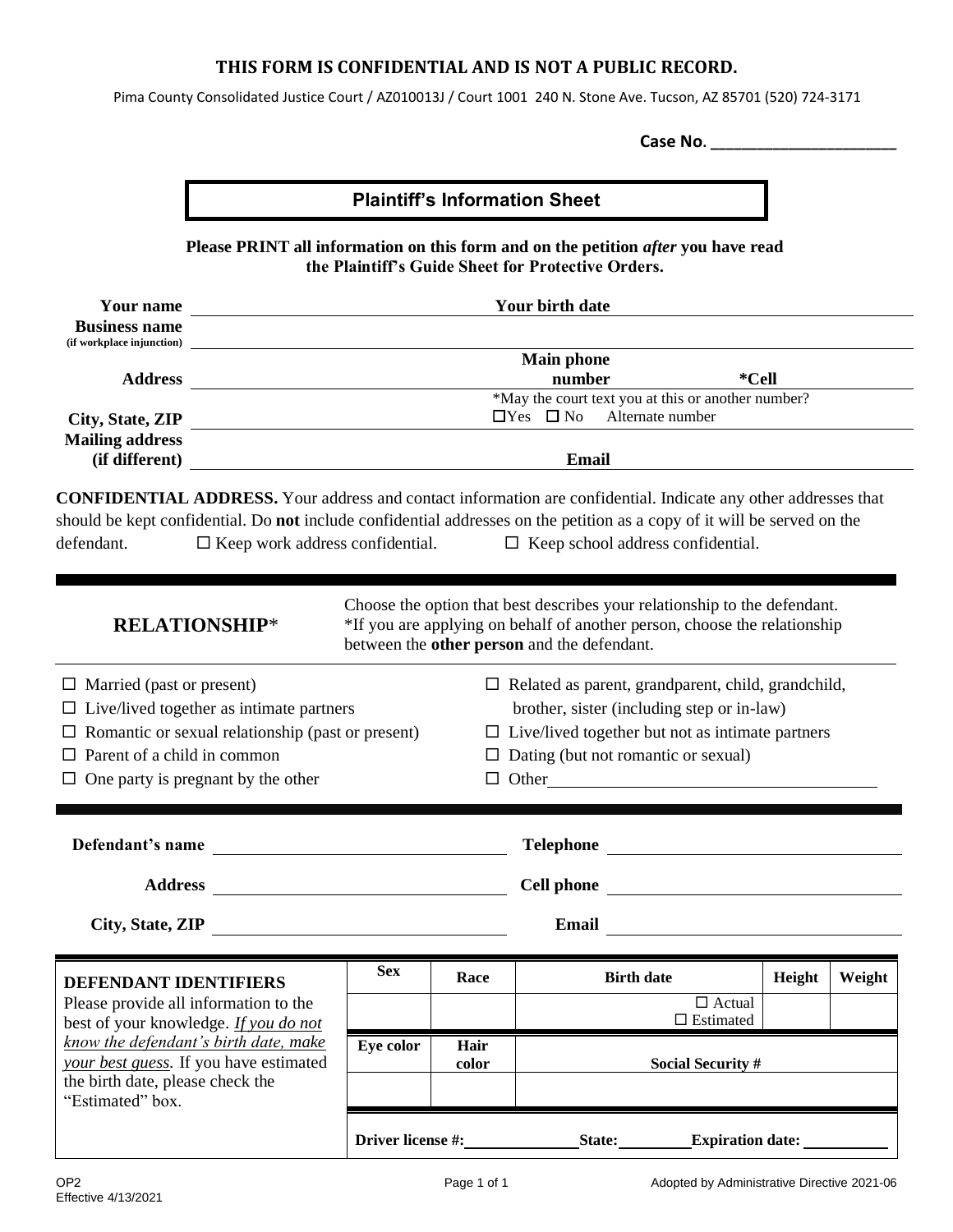|                                                                   |                                                                                                                                                                             |        |        | DO NOT SERVE THIS FORM ON THE DEFENDANT. DESTROY WHEN SERVED.<br>when filling out this form. Without this information, your documents may not get served.<br>THIS FORM IS CONFIDENTIAL AND WILL NOT BE GIVEN TO THE DEFENDANT. |  |                                                                                           |                                |                                                                          |  |  | Notice: This form will be used by the agency that will serve your court documents. Be accurate and complete |
|-------------------------------------------------------------------|-----------------------------------------------------------------------------------------------------------------------------------------------------------------------------|--------|--------|--------------------------------------------------------------------------------------------------------------------------------------------------------------------------------------------------------------------------------|--|-------------------------------------------------------------------------------------------|--------------------------------|--------------------------------------------------------------------------|--|--|-------------------------------------------------------------------------------------------------------------|
| <b>Plaintiff</b><br>v.<br><b>Defendant</b>                        |                                                                                                                                                                             |        |        | <b>State Case No.</b><br>Case No.<br><b>Date Issued</b>                                                                                                                                                                        |  |                                                                                           |                                | <b>SERVICE OF</b><br><b>PROCESS</b><br><b>INFORMATION</b><br><b>FORM</b> |  |  |                                                                                                             |
| Your name<br><b>Address</b>                                       |                                                                                                                                                                             |        |        | Email<br>Main<br>*Cell<br>phone<br>*Will you accept text messages on this cell or at another number?                                                                                                                           |  |                                                                                           |                                |                                                                          |  |  |                                                                                                             |
| City, State, ZIP                                                  |                                                                                                                                                                             |        |        | <b>DEFENDANT'S INFORMATION (person you want to be served)</b>                                                                                                                                                                  |  |                                                                                           |                                | $\Box$ Yes $\Box$ No Alternate number                                    |  |  |                                                                                                             |
| Defendant's name                                                  |                                                                                                                                                                             |        |        |                                                                                                                                                                                                                                |  |                                                                                           | <b>Birthdate</b>               |                                                                          |  |  | $\Box$ Actual<br>$\Box$ Estimated                                                                           |
| <b>Address</b>                                                    |                                                                                                                                                                             |        |        |                                                                                                                                                                                                                                |  | Does Defendant need an interpreter? $\square$ Yes $\square$ No<br>If yes, language needed |                                |                                                                          |  |  |                                                                                                             |
| City, State, ZIP<br><b>Apartment</b><br>complex name              |                                                                                                                                                                             |        |        | Does Defendant live with you now? $\square$ Yes $\square$ No                                                                                                                                                                   |  |                                                                                           |                                |                                                                          |  |  |                                                                                                             |
| <b>Sex</b>                                                        | Race                                                                                                                                                                        | Height | Weight | <b>Eye color</b>                                                                                                                                                                                                               |  | <b>Hair color</b><br>Driver license #<br><b>State</b>                                     |                                | <b>Expiration date</b>                                                   |  |  |                                                                                                             |
|                                                                   |                                                                                                                                                                             |        |        |                                                                                                                                                                                                                                |  |                                                                                           |                                |                                                                          |  |  |                                                                                                             |
|                                                                   | Defendant's ethnicity is: $\Box$ Hispanic $\Box$ Not Hispanic                                                                                                               |        |        |                                                                                                                                                                                                                                |  |                                                                                           |                                |                                                                          |  |  |                                                                                                             |
| <b>Company/work name</b>                                          |                                                                                                                                                                             |        |        |                                                                                                                                                                                                                                |  | Work phone                                                                                |                                |                                                                          |  |  |                                                                                                             |
| <b>Work address</b><br>City, state, ZIP                           |                                                                                                                                                                             |        |        |                                                                                                                                                                                                                                |  |                                                                                           |                                |                                                                          |  |  |                                                                                                             |
|                                                                   | <b>Work hours</b><br>Normal days off                                                                                                                                        |        |        |                                                                                                                                                                                                                                |  |                                                                                           |                                |                                                                          |  |  |                                                                                                             |
| <b>Best time at work</b><br><b>Best time at home</b>              |                                                                                                                                                                             |        |        |                                                                                                                                                                                                                                |  |                                                                                           |                                |                                                                          |  |  |                                                                                                             |
| <b>Other places</b><br><b>Defendant goes</b>                      |                                                                                                                                                                             |        |        | Days/times most<br>likely to be there                                                                                                                                                                                          |  |                                                                                           |                                |                                                                          |  |  |                                                                                                             |
| Vehicle year/make/color                                           |                                                                                                                                                                             |        |        | License plate/state                                                                                                                                                                                                            |  |                                                                                           |                                |                                                                          |  |  |                                                                                                             |
| Distinguishing features, scars,<br>tattoos, marks (and location): |                                                                                                                                                                             |        |        |                                                                                                                                                                                                                                |  |                                                                                           |                                |                                                                          |  |  |                                                                                                             |
|                                                                   | <b>Is Defendant</b><br>$\Box$ violent toward police $\Box$ drug user $\Box$ heavy drinker $\Box$ mentally ill<br>$\Box$ on probation/parole > Probation officer name/phone: |        |        |                                                                                                                                                                                                                                |  |                                                                                           |                                |                                                                          |  |  |                                                                                                             |
|                                                                   | Does Defendant <i>carry</i> $\Box$ a gun $\Box$ a knife?<br>Does Defendant <u>have</u> $\square$ a gun $\square$ a knife?                                                   |        |        |                                                                                                                                                                                                                                |  |                                                                                           | <b>Location of weapons now</b> |                                                                          |  |  |                                                                                                             |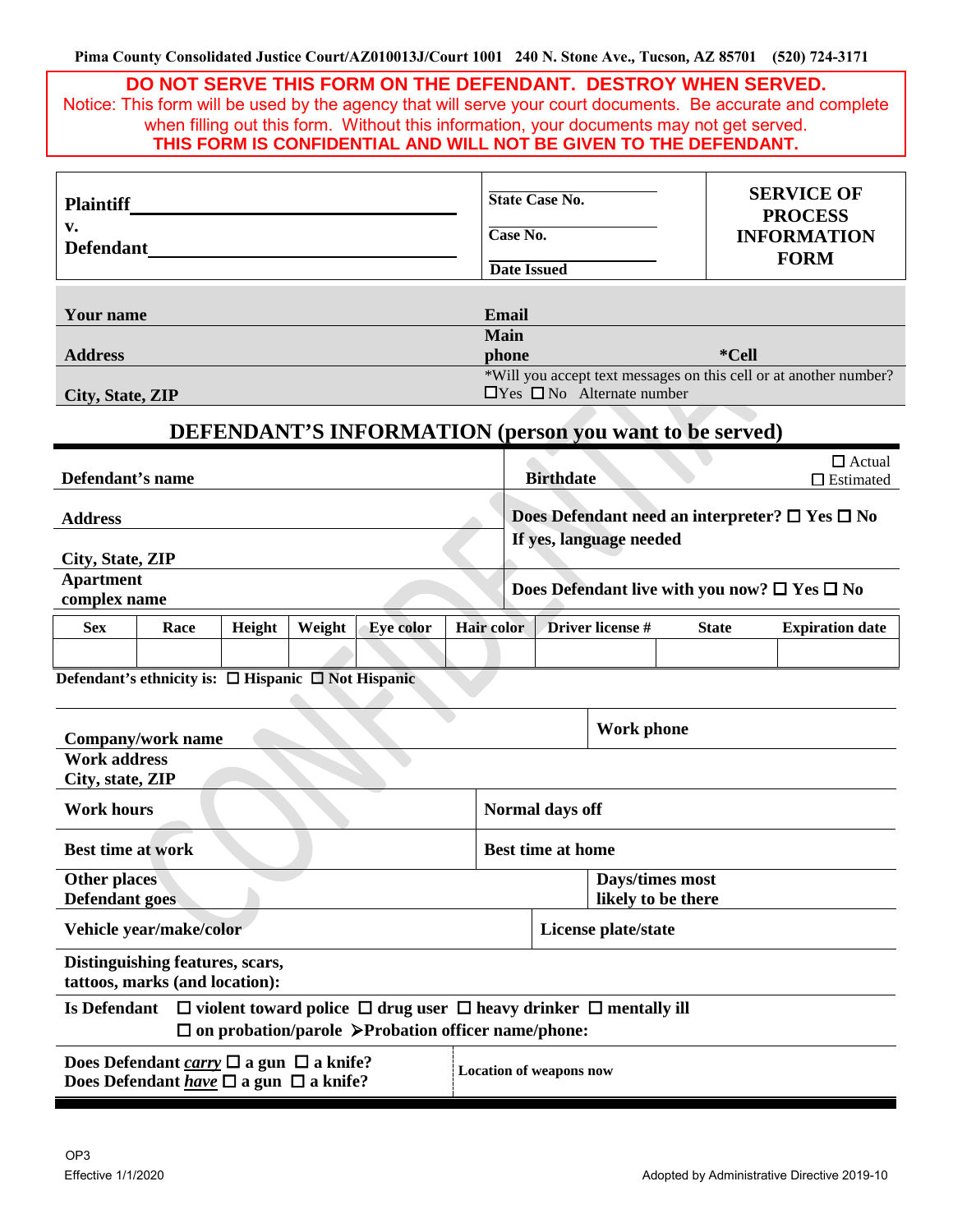**Pima County Consolidated Justice Court/AZ010013J/Court 1001 240 N. Stone Ave., Tucson, AZ 85701 (520) 724-3171**

| <b>Plaintiff</b><br>$\Box$ Employer-Plaintiff if <b>Defendant</b><br>Workplace Injunction |                     | <b>State Case No.</b>                |
|-------------------------------------------------------------------------------------------|---------------------|--------------------------------------|
|                                                                                           |                     | Case No.                             |
| $\Box$ On behalf of minor/person in                                                       | Defendant's address |                                      |
| need of protection named:                                                                 |                     | <b>PETITION</b> for:                 |
|                                                                                           |                     | $\Box$ Order of Protection           |
| <b>Agent's name</b> (if Workplace Injunction)                                             | Defendant's phone   | $\Box$ Injunction Against Harassment |
|                                                                                           |                     | $\Box$ Workplace Injunction          |

**This is NOT a court order.**

**This petition contains Plaintiff's allegations and requests. To see what the court has ordered, see "Order" form.**

*DIRECTIONS: Please read the Plaintiff's Guide Sheet before filling out this form.*

1. **Defendant/Plaintiff Relationship** *(or relationship between Defendant and minor/person in need of protection)*

| $\Box$ Married (past or present)                | $\Box$ Related as parent, grandparent, child,           |
|-------------------------------------------------|---------------------------------------------------------|
| $\Box$ Live/lived together as intimate partners | grandchild, brother, sister (or in-law/step)            |
| $\Box$ Romantic/sexual (past or present)        | $\Box$ Live/lived together but not as intimate partners |
| $\Box$ Parent of child in common                | $\Box$ Dating (but not romantic or sexual)              |
| $\Box$ One party is pregnant by the other       | $\Box$ Other:                                           |

- 2.  $\Box$  If checked, Defendant and I have a pending action involving maternity, paternity, annulment, legal separation, dissolution, custody, parenting time, or support in County Superior Court, Case # .
- 3. Name of court, if any, in which any other protective order related to this conduct has been filed. Court name Case #

## **(Continue to next page)**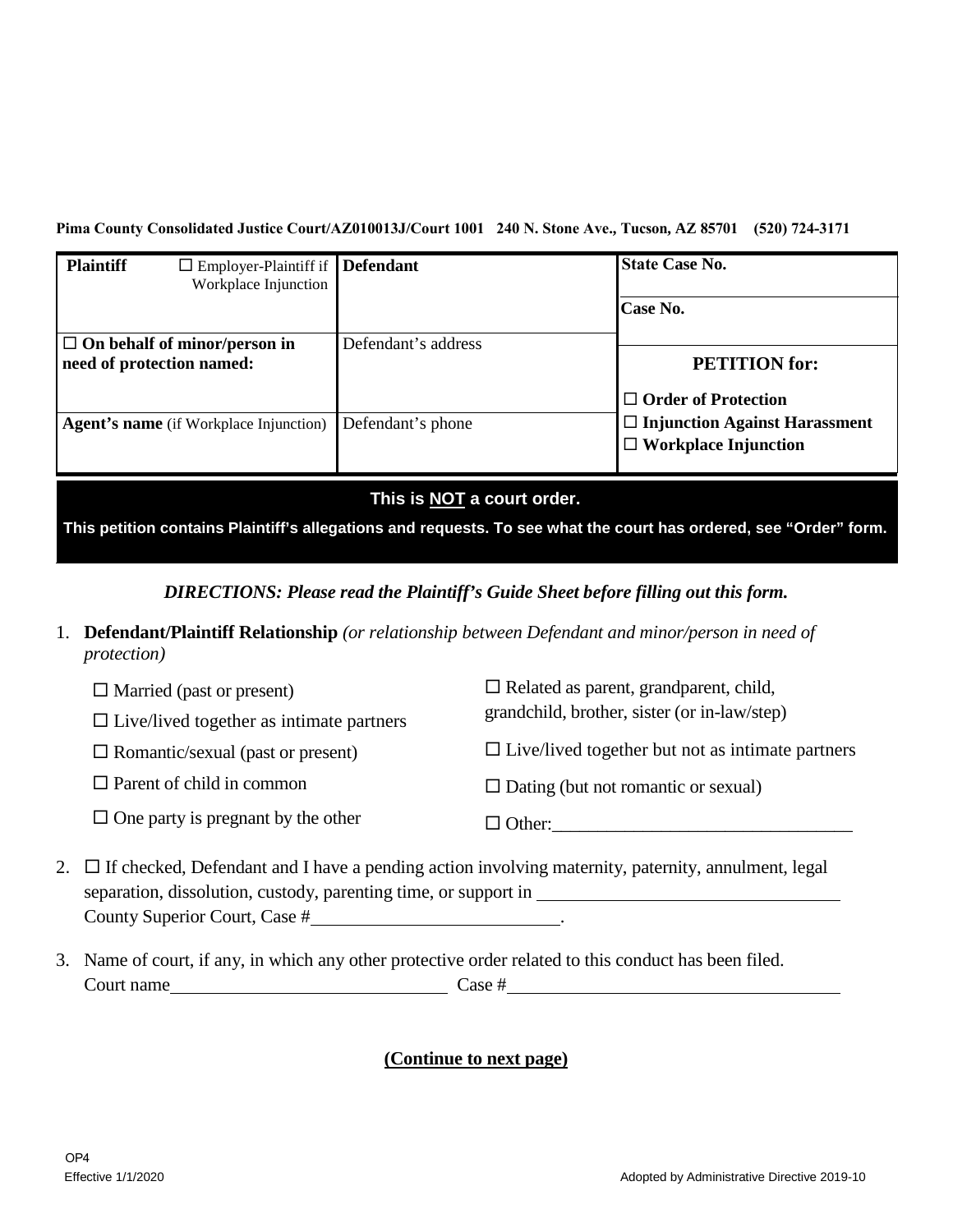4. Tell the judge what happened and why you need this order. PRINT both the dates and a brief description of what happened. If there is a contested hearing, a judge can consider only what you write here.

| Approx. Date | (Do not write on back or in the margin. Attach additional paper if necessary.) |
|--------------|--------------------------------------------------------------------------------|
|              |                                                                                |
|              |                                                                                |
|              |                                                                                |
|              |                                                                                |
|              |                                                                                |
|              |                                                                                |
|              |                                                                                |
|              |                                                                                |
|              |                                                                                |
|              |                                                                                |

### *NOTE: Defendant will receive a copy of this petition when the order is served.*

5. The following persons should also be on this order. They should be protected because Defendant is a danger to them:

| Birthdate: | Birthdate: |
|------------|------------|
| Birthdate: | Birthdate: |

6. Defendant should be ordered to stay away from these locations at all times, even when I am not present. **NOTE:** Do not list confidential addresses here.

| $\Box$ Residence (confidential) |  |  |  |
|---------------------------------|--|--|--|
| $\Box$ Work/Business            |  |  |  |
| $\Box$ School/other             |  |  |  |
|                                 |  |  |  |

- 7a.  $\square$  Defendant owns or carries a firearm or other weapons.
- 7b. Defendant should be ordered NOT to possess firearms while this order is in effect because of the risk of harm to me or other protected persons.
- 8.  $\Box$  Defendant should be ordered to stay away from any animal that is owned, possessed, leased, kept or held by me, Defendant, or a minor child living in either my household or Defendant's household.
- 9. Other requests:

Under penalty of perjury, I swear or affirm the above statements are true to the best of my knowledge. I request an order or an injunction granting relief as allowed by law.

Attest:

Plaintiff Judicial Officer/Clerk/Notary Date